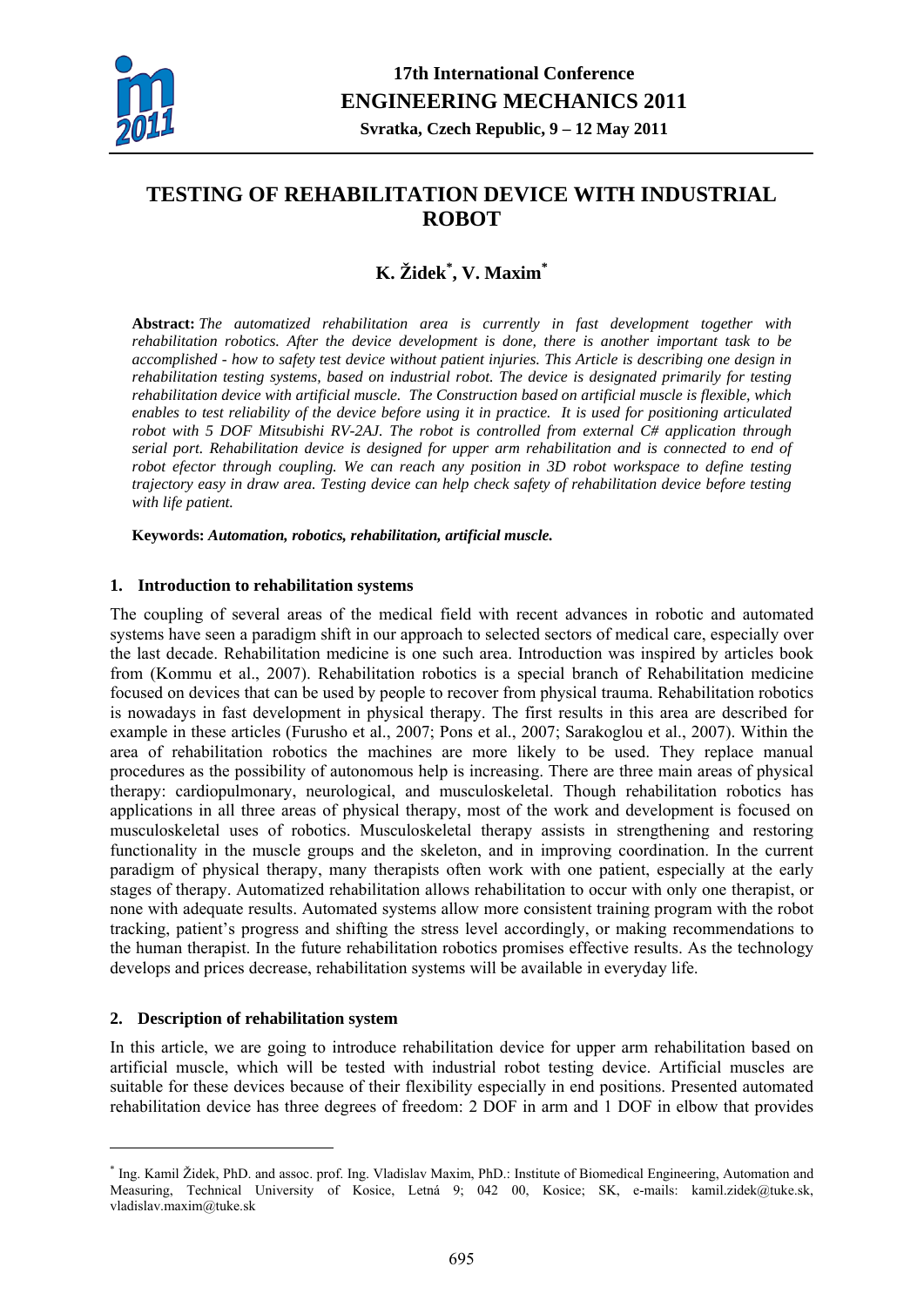almost all basic rehabilitation exercises as it was described by (Sara J. Cuccurullo, 2010). Artificial pneumatics muscles will be tested in connection with spring and antagonistic connection according design (Piteľ J., Boržíková J., 2009). This system provides lifting and falling of arm construction. There is possibility to generate help force during rehabilitation or opposite load. Artificial muscles are controlled through pneumatics block terminals from micro computer based on MCU. Upper control system provides artificial intelligence based on neural network for prediction and change of load according sensor history values. Schematic and design of Rehabilitation device is showed in Fig. 1.



*Fig. 1: Scheme of rehabilitation device, 3D design of rehabilitation device.* 

### **3. Description of testing device**

This particular design of the device was applied because of its ability to be easily modified and used in other application. These special devices are used for short periods of time and therefore their ability to be modified is highly convenient. Another reason why we decided to use Assembly Industrial Robot Mitsubishi RV-2AJ (Mitsubishi, 2007) was that the robot has been easily accessible in our department and we did not need to develop new technology. In addition, the industrial robot is much more precise than rehabilitation device that is next reason for testing usability. Next advantage is auxiliary DOF in efector which can be used to setup angle and position of load. The system consists of industrial robot RV-2AJ, control system CR1, flexible coupling, communicating interface and external control application in programming language C#. Fig. 2 shows block communication scheme of device.



*Fig. 2: Communication Block scheme of Testing Device and Rehabilitation Device.* 

Control Unit CR1 (Mitsubishi, 2007) provides serial port for communication with external application. Testing system is connected to rehabilitation device through coupling with flexible element. Control application is sending information about sequence start, end, ramp time and speed through USB/UART interface. Fig. 3 on the left shows simulated trajectories of testing device for 1 or 2 joint together, Fig. 3 right show first testing of generated trajectories on real device with drawing jig in scale 5:1 to real device. For successful testing and removing deviation from result there is disabled force sensor circuit in rehabilitation device. The speed of rehabilitation device is initialized straight from testing device. Precision of testing device is derived from industrial robot, repeatable precision is  $\pm$  0.02 mm.



*Fig. 3: Simulation of testing trajectories (circular interpolation one joint – red line, linear interpolation two joints together – dotted line), testing of trajectories draw jig.*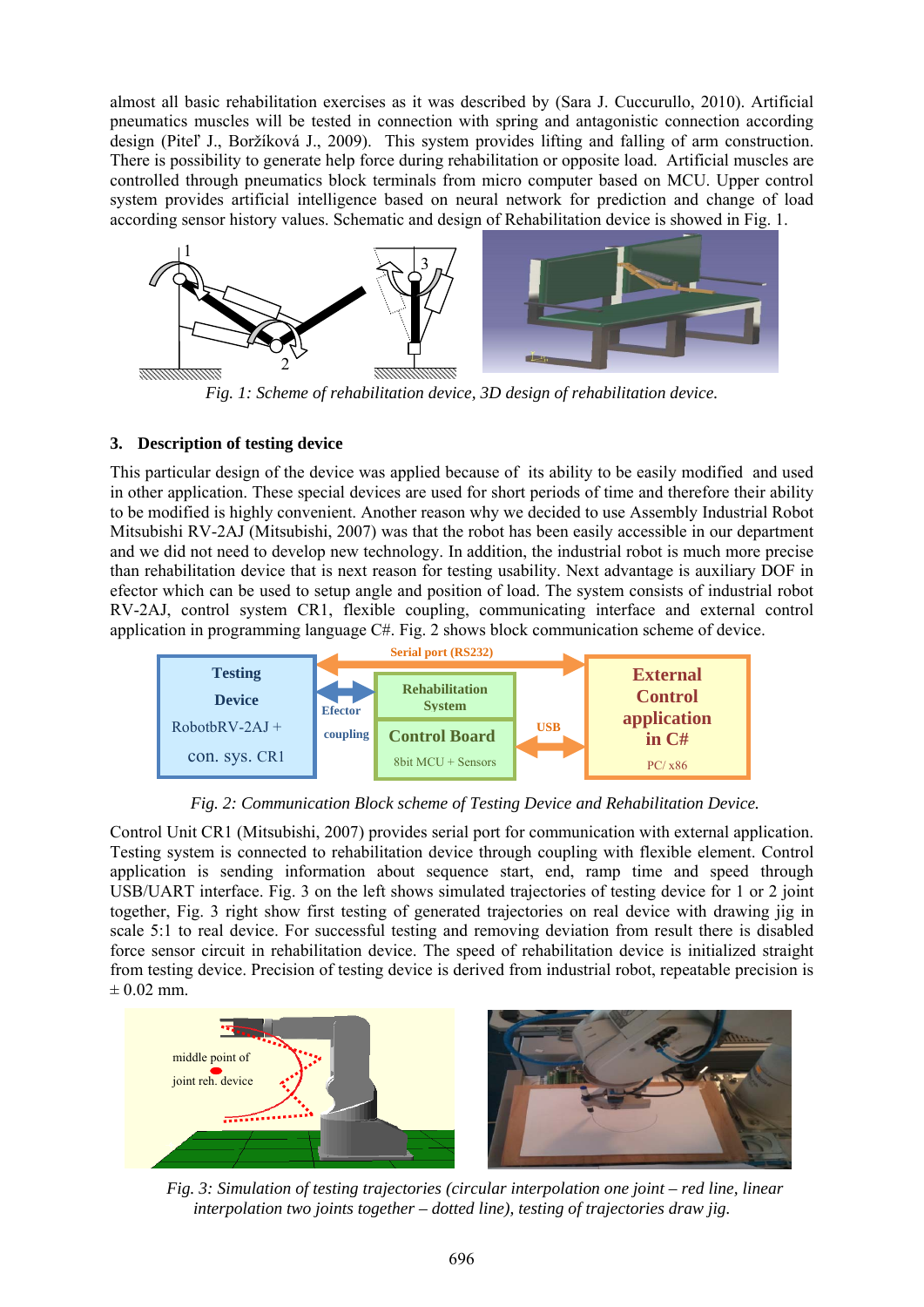Procedure of testing is divided to three tests:

- 1. Testing of one joint: First test of reliability is done on one joint, other two joint must be fixed and speed during whole trajectories will be same. This will be simulating movement of people arm for fluent rehabilitation. There is used circular interpolation.
- 2. Testing of two joints: We can test any movements in 2D space after successful first test. Two joint will be free and one fixed. Position of free joint is counted through goniometric function. There is used linear or circular interpolation. We can change speed of movement for any segment of linear interpolation.
- 3. Testing of emergency state: We can test instant stop, ramp start and movement in opposite direction. This test is suitable for testing unpredictable state of rehabilitation device, for example total stop reaction and test overload. This last test is checking states, which can cause injuries to patient during rehabilitation.



*Fig. 4: Simulation of testing device and rehabilitation system, principle scheme of one joint testing.* 

Simulation of testing device with rehabilitation system showed in the Fig. 4 left. Principle of testing for one joint is showed in the Fig. 4 right. Initial load (force) is created thru flexible coupling element by changing dimension d according equation:

$$
d = dI \pm \frac{Fz}{k} \tag{1}
$$

For circular interpolation we can easy acquire radius of testing device turning:

$$
rz = \sqrt{d^2 + b^2} \tag{2}
$$

#### **4. Software part of Solution**

Principle of trajectory programming for Industrial robot is primarily based on before known number of Points (Positions). These points are stored to robot memory through teach pendant console. Program is created offline and is loaded to control system through serial port. We need faster and dynamic method for create Robot program and Points definition. That was a main reason for development of new external Robot control application. Our program provides dynamic robot programming. This possibility is defining trajectory by selecting Point in graphic area adapted to Robot workspace. There is possible dynamically change number of cycles. Principle of remote control Robot is using internal system command for control system and command for Robot. There is described minimal sequence for testing device: robot control system activation "1;1;CNTLON." and servomotor enable command "1;1;SRVON.". After the initial activation is done, we can use classical commands for robot programming MelfaBasic4, but with command prefix "EXEC", for example. "1;1;EXECMOV P1". The control program is working remote, that is reason why we must get periodically information about control and robot state, "1;1;STATE". Request for actual control system state is sent every 100 ms. The program is divided to three tests, which are described in last chapter. We create force (load) before of the program starts. The load is created by flexible coupling. Next step is communication with rehabilitation device. We sent data about testing angular speed to rehabilitation device thru UART. Then we start both devices in same time. Testing output is information about testing device written to text file with information about collision. On the end of cycle there is stored information that trajectories and cycle was successful done. The Fig. 5 shows control application for testing.